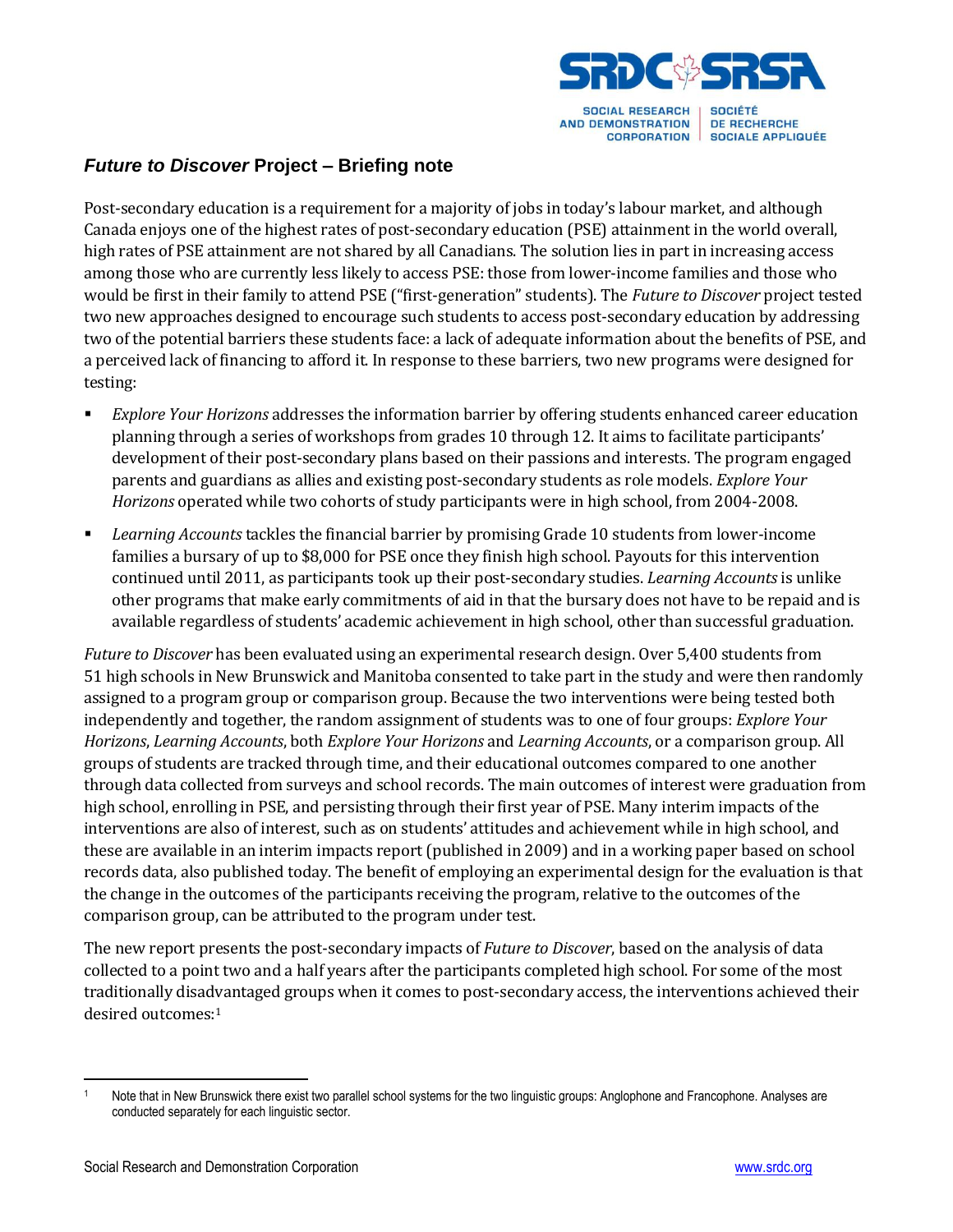## **Enhanced career education in the form of** *Explore Your Horizons* **(EYH)**

- Many more students applied to go to post-secondary education in both sectors in New Brunswick as a result of *EYH*. In Manitoba, college applications increased for some groups.
- When the cross-section of all students offered the program is considered, the offer of *EYH* raised postsecondary enrolment in the Francophone sector in New Brunswick, as intended. Among students from lower-income lower-education families, *EYH* increased post-secondary enrolment rates in both sectors in New Brunswick. However, there was no significant impact across the Anglophone sector as a whole in New Brunswick or in Manitoba. The increase in enrolment in the Francophone sector was concentrated at the university level.
- When high school graduation is taken into account, educational attainment rose as a result of *EYH* in all jurisdictions and sectors: in Manitoba and both linguistic sectors in New Brunswick. The intervention raised high school graduation rates in Manitoba and in New Brunswick's Anglophone sector.
- *Explore Your Horizons* was successful in disseminating career information in New Brunswick. As a result of *EYH*, students in the Francophone and Anglophone sectors of New Brunswick were less likely to claim that they did not have enough information about their career options to make good decisions about their education while in high school.

## **Early guarantee of a grant in the form of** *Learning Accounts* **in New Brunswick**

- Post-secondary application rates were much higher among participants in both linguistic sectors offered *Learning Accounts*. This suggests that *Learning Accounts* raised demand for post-secondary education in both sectors.
- The offer of *Learning Accounts* raised post-secondary enrolment in the Francophone sector in New Brunswick, as intended. The increase was highly concentrated in college enrolment.
- The impact of *Learning Accounts* on post-secondary enrolment was felt across all subgroups in the Francophone sector. In the Anglophone sector, students from lower-income and lower-education families and boys saw improvements in enrolment.
- *Learning Accounts* may have displaced other non-repayable sources of post-secondary funds. Despite increased enrolment rates in the Francophone sector and no decline in the Anglophone sector, those offered *Learning Accounts* experienced a decrease in other kinds of non-repayable aid.
- *Learning Accounts* significantly raised high school graduation rates among all groups in the Anglophone sector, except for girls. In the Francophone sector, students from lower-income lower-education families were more likely to graduate high school as a result of *Learning Accounts*.

## **The combination of** *Explore Your Horizons* **and** *Learning Accounts* **in New Brunswick**

- The combination of *Explore Your Horizons* plus *Learning Accounts* improved post-secondary education application rates in general and university application rates in particular in both the Francophone and Anglophone linguistic sectors in New Brunswick. Application rates rose among students from lowerincome lower-education families in both sectors.
- *Explore Your Horizons* plus *Learning Accounts* helped raise post-secondary enrolment among students in the Anglophone linguistic sector of New Brunswick. University enrolment increased as a result of offering the combined interventions in both linguistic sectors.